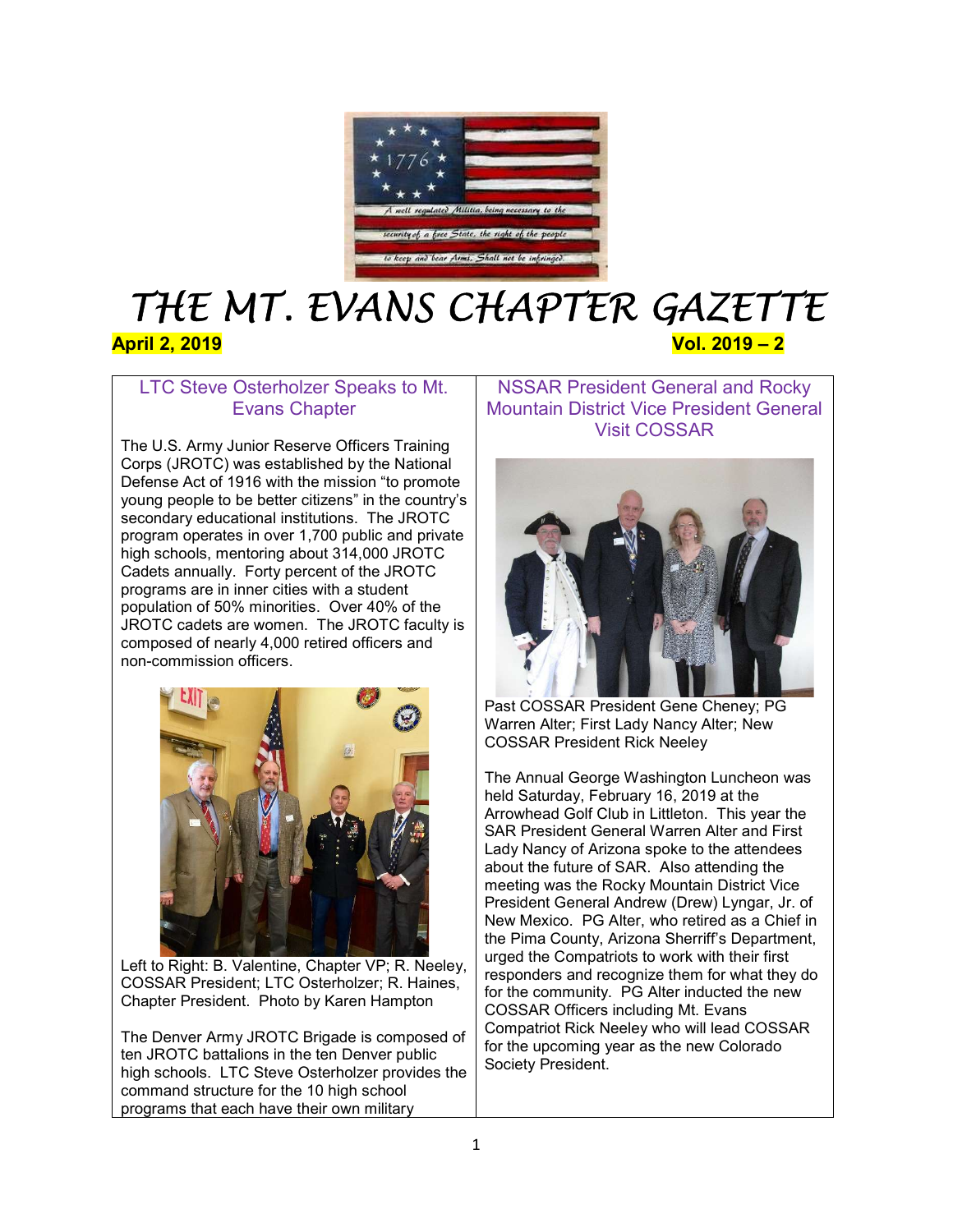instructors. "The JROTC program teaches 'life skills' to the cadets, such as how to open a checking account, how to conduct an interview and other personal skills," explained LTC Osterholzer at the March 9, 2019 Chapter meeting. "Along the way, the cadets learn selfdiscipline, leadership, personal responsibility and many other important attributes."

"Recently, our JROTC program accomplished a rare feat during an inspection by the Department of Defense," LTC Osterholzer described proudly. "All ten high schools earned the 'Honor Unit with Distinction' award, requiring that each school receive a minimum score of 95%. Only 60% of high schools world-wide earn this award."

LTC Osterholzer retired from the U.S. Army after 24 years of service, with his last assignment with the 10<sup>th</sup> Special Forces Group (Airborne) based at Fort Carson in Colorado Springs. Born in Michigan, LTC Osterholzer holds three Masters Degrees in Journalism/Advertising, Public Administration and Homeland Security. An Apache helicopter pilot, LTC Osterholzer served with the 10<sup>th</sup> Mountain Division in Afghanistan.

At the conclusion of the meeting, the Mt. Evans Chapter awarded LTC Osterholzer a Bronze Good Citizenship Medal in recognition of his military service and service to the community.

#### Next Mt. Evans Chapter Meeting



#### Land Ho Presentation!!!

When I was voted in as Vice President at the January Arrowhead Golf Club blizzard Annual Meeting, I was looking at the snow covered golf course and casually looked down at the upcoming year's Speaker listing on the table. I nearly fell out of the chair when my eyes fell on the May 11 guest speaker! The listed speaker was Ralph Buckwalter from an organization called the Rocky Mountain **Shipwrights.** The first two words in the title just did not fit the later word. Surely someone was trying to pull my leg. My eyes then quickly began looking around the room for Captain Bob Easterly

#### 2019 SAR Congress



The 129<sup>th</sup> SAR Congress will be held July  $5 - 10$ , 2019 at the Hilton-Orange County in Costa Mesa, California.

The Congress begins on Saturday, July 6 with a reception hosted by the California Society with a Newport Bay Harbor cruise. Sunday is the traditional "Trooping of the Colors" by the President General followed by a Memorial Service for our fallen Compatriots. Monday through Wednesday include meetings of the Congress and the Trustees. Each night there will be dinners for attending delegates.

Colorado is entitled to send several delegates to the SAR Congress. If you would like to be appointed as a Colorado delegate, please contact your Chapter President or the COSSAR Secretary. Each year, several Colorado delegate positions go unfulfilled. This is an opportunity to learn about SAR, meet many SAR delegates from across the nation and participate in the governance of SAR.

## Mt. Evans Chapter Presented with a New Gavel

When Capt. Bob Easterly transferred the Presidency at the Annual Meeting over a year ago, a gavel came with the position. After transferring things to the car after the meeting, I returned to the meeting room to gather the last few items, but the gavel was gone! How does a gavel disappear and who would want a gavel?

So, a new gavel was purchased and used at three meetings. At the meeting at The Fort, when someone who will remain anonymous came to the podium, knocked the gavel to the floor, breaking the handle from the gavel head. At the Annual Meeting at the Arrowhead Golf Club, I was using the gavel head when Heather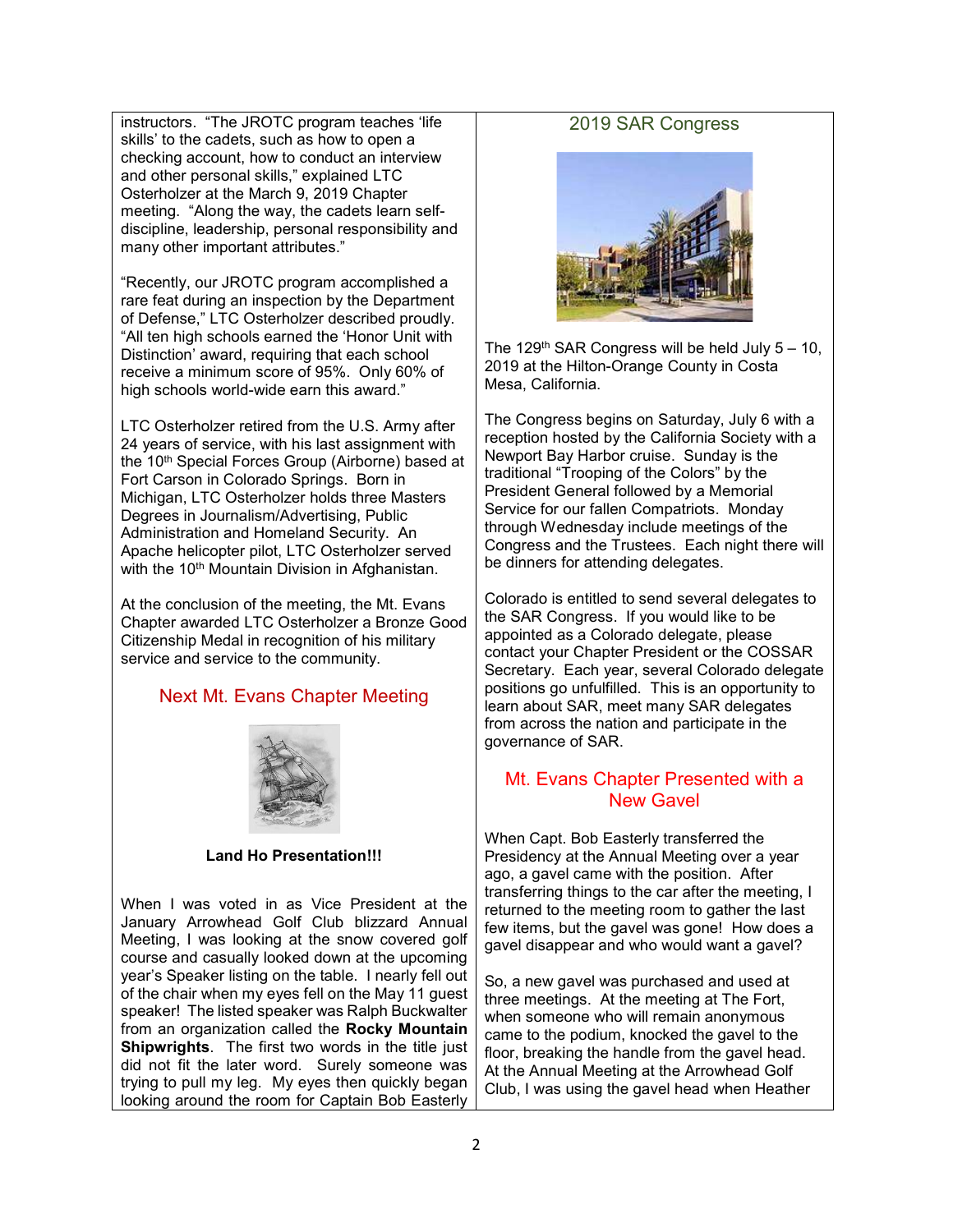to see if he had planted a navy joke on this old Army Lieutenant Colonel. No Bob had his poker face on and was admitting nothing.

I then got interested and Googled the title on my cell phone and much to my surprise there WAS really a group called the Rocky Mountain Shipwrights here in Rocky Mountain Denver!! They are a group of model ship builders in Colorado dedicated to promoting, developing, and furthering scale model shipbuilding. I will not go into any more detail because I want you to experience his presentation first hand. This might be a hobby that someone might be interested in pursuing and Ralph can help you get started.

The rest of the 2019 MEC calendar will be filled with interesting speakers. Currently I am working on the 2020 year speaker listing and it too will have outstanding speakers, great topics, and fabulous site venues that should be of interest to one and all.

I look forward to seeing you on May 11, 2019 at Mimi's in Lone Tree and thanks for your continuing support of our Mt Evans Chapter. We still have some committee opportunities to fill that would use your talents.

Bill Valentine, Chapter Vice President



Left to Right: March 9, 2019 Color Guard: Robert Hampton; Curt Ledall; Robert Easterly; Tom Wellborn. Photo by Karen Hampton

# New SAR Compatriot Inducted

Paul Donald (Don) Erickson was inducted into the Sons of the American Revolution at the George Washington lunch by President General Warren Alter on February 23, 2019.

Don was born in Austin, Texas and now lives in Littleton. He is related to 2LT Daniel Houston, who served in the Pennsylvania Militia. Don is a

Miller, Senior President of the Colorado Society of C.A.R., asked if I needed a new gavel.



Left to Right: Collin Miller C.A.R. State President; R. Haines, Chapter President Photo by Karen Hampton

At the March 9, 2019 meeting, Collin Miller, a Chapter Junior member and the President of the Colorado Society of C.A.R. presented to Mt. Evans Chapter a new gavel! It was hand made by Collin's father, Michael, and is of solid brass. It is a beautiful gavel and is one that will never be broken! Thanks to the Colorado Society of C.A.R. and to the Millers for this thoughtful gift.

#### The Americanism Report

At the conclusion of each calendar year, Chapters and State Societies are required to submit to National an Americanism Report. This report documents the activities that the Chapter and State Societies have conducted over the year. Points are given for members who pay their dues on time, new members and reinstated members. Points are also given for participation in Patriot Chest and Color Guard activities, with extra credit if the uniform is worn. Attendance at DAR and C.A.R. events and contributions to National organizations are also recognized. Almost everything we do is recorded on the report. So, when you engage in an activity with the Chapter, make sure that the President is advised so that he can enter it on the report. In this way, the Chapter can be recognized for all thing that you the Compatriots do.

# Eagle Scouts

The NSSAR has a robust Eagle Scout Recognition and Award Program. All Eagle Scouts in an active unit who have not reached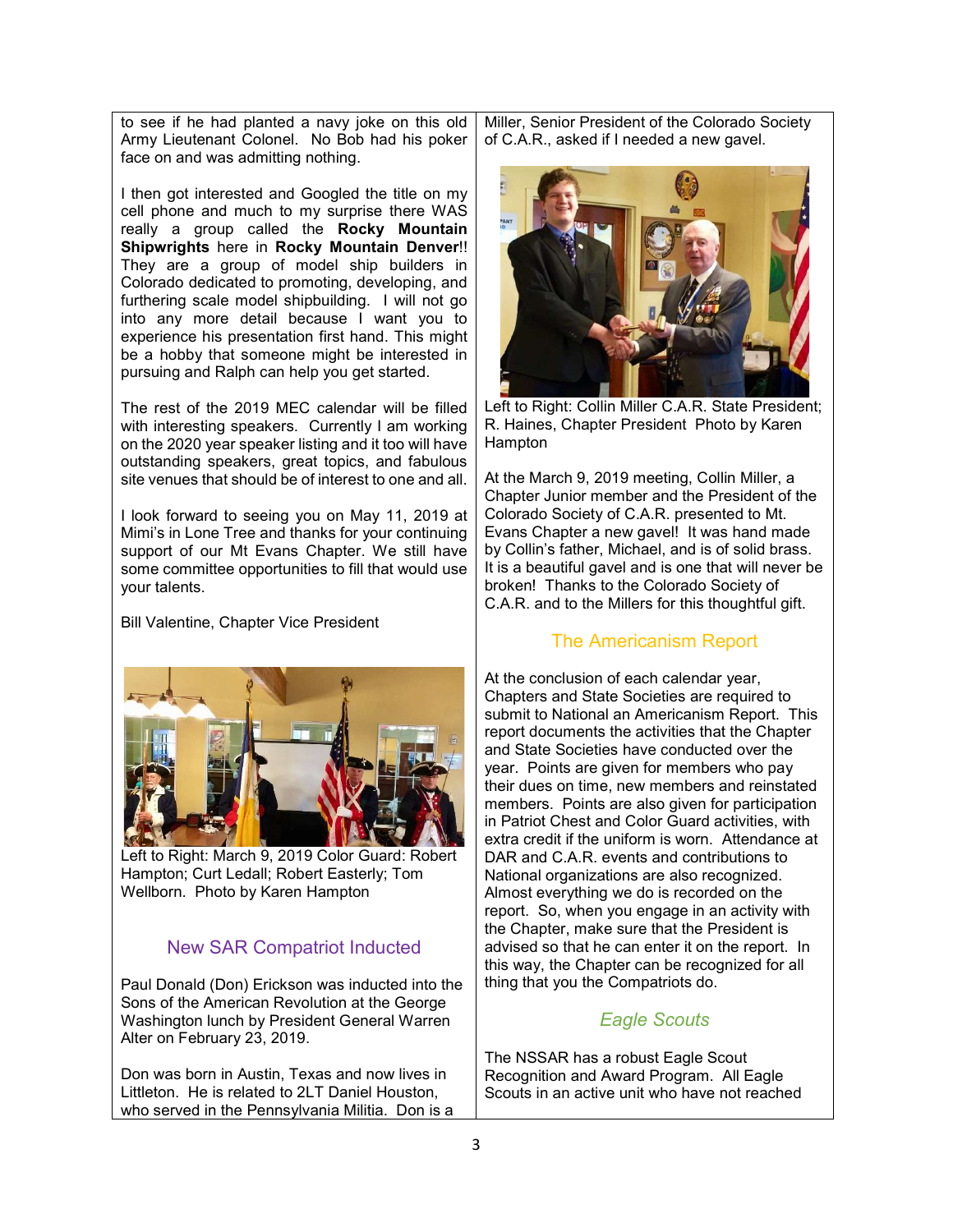member of the Mt. Evans Chapter, so when you meet him at the next Chapter meeting, be sure and welcome him to the Chapter. We look forward to his participations in our meetings and other activities.

# SAR's JROTC/ROTC Programs

SAR supports the "Citizen-Soldier" ideal epitomized by our Patriot ancestors through its support of the JROTC and ROTC Programs.

In Colorado, there are 38 high schools participating in the Junior Reserve Officers Training Corps (JROTC): 12 Air Force; 20 Army; 4 Navy; and 2 Marine Corps. Each year, COSSAR presents a certificate and Bronze JROTC Medal to a qualifying junior in each high school as selected by the Senior Military Instructor (SMI).

Colorado also conducts an "Enhanced JROTC" Program that selects an "Outstanding Cadet" at the Chapter, State and National levels. The cadet must submit an Application, a 500-700 word essay and recommendations from the SMI and Principal to compete. The Mt. Evans "Outstanding Cadet" receives a neck ribbon with a bronze medallion and \$250. The COSSAR "Outstanding Cadet" receives \$250 and a neck ribbon with a silver medallion. The NSSAR winner receives a gold medallion and \$4,000. Unfortunately, no high school in the Mt. Evans Chapter area has ever submitted an Application for the "Outstanding Cadet" competition.

COSSAR also supports the ROTC programs at the three Colorado universities with consolidated programs with other universities and community colleges: University of Colorado (Air Force, Army, Navy and Marine Corps); Colorado State University (Air Force and Army) and University of Colorado at Colorado Springs (Army). COSSAR present a cadet in each of the service units with a Silver ROTC medal.

the age of 19 are eligible. Eagle Scouts must submit an Application, a four generation ancestry chart and a 500 word essay on a patriotic theme to their local Chapter.

Each Chapter selects an Eagle Scout from the applicants at the end of the year. The Mt. Evans Chapter awards the Eagle Scout with a check for \$500. The Chapter winners compete at the COSSAR level with the winner receiving an eagle statue, a check for \$1,000 and the right to compete at the NSSAR level. The NSSAR winner receives a check for \$10,000!

Unfortunately, for the last two years, the Mt. Evans Chapter has not had a candidate for the award to submit to COSSAR. Help us find qualified candidates for this year's competition! A brochure on the Eagle Scout competition is on the SAR website under the Eagle Scout Committee. Please share it with any Eagle Scouts in your family or who are friends of yours. If they are interested, they may contact the President, Mt. Evans Chapter.

# Wally Weart Receives 10-Year Service Medal

At the March 9, 2019 Mt. Evans Chapter Meeting, Compatriot Wally Weart was recognized for his service to SAR with the award of the 10-Year Service Medal. Wally is a great contributor to the Chapter, serving on the Color Guard and Patriot Chest and at the COSSAR level with the state newsletter. His wife Susie is also a great asset to the Chapter, helping with the Patriot Chest and creating many of the uniforms our Chapter Compatriots are wearing!



Left to Right: Susie Weart; Wally Weart. Photo by Karen Hampton